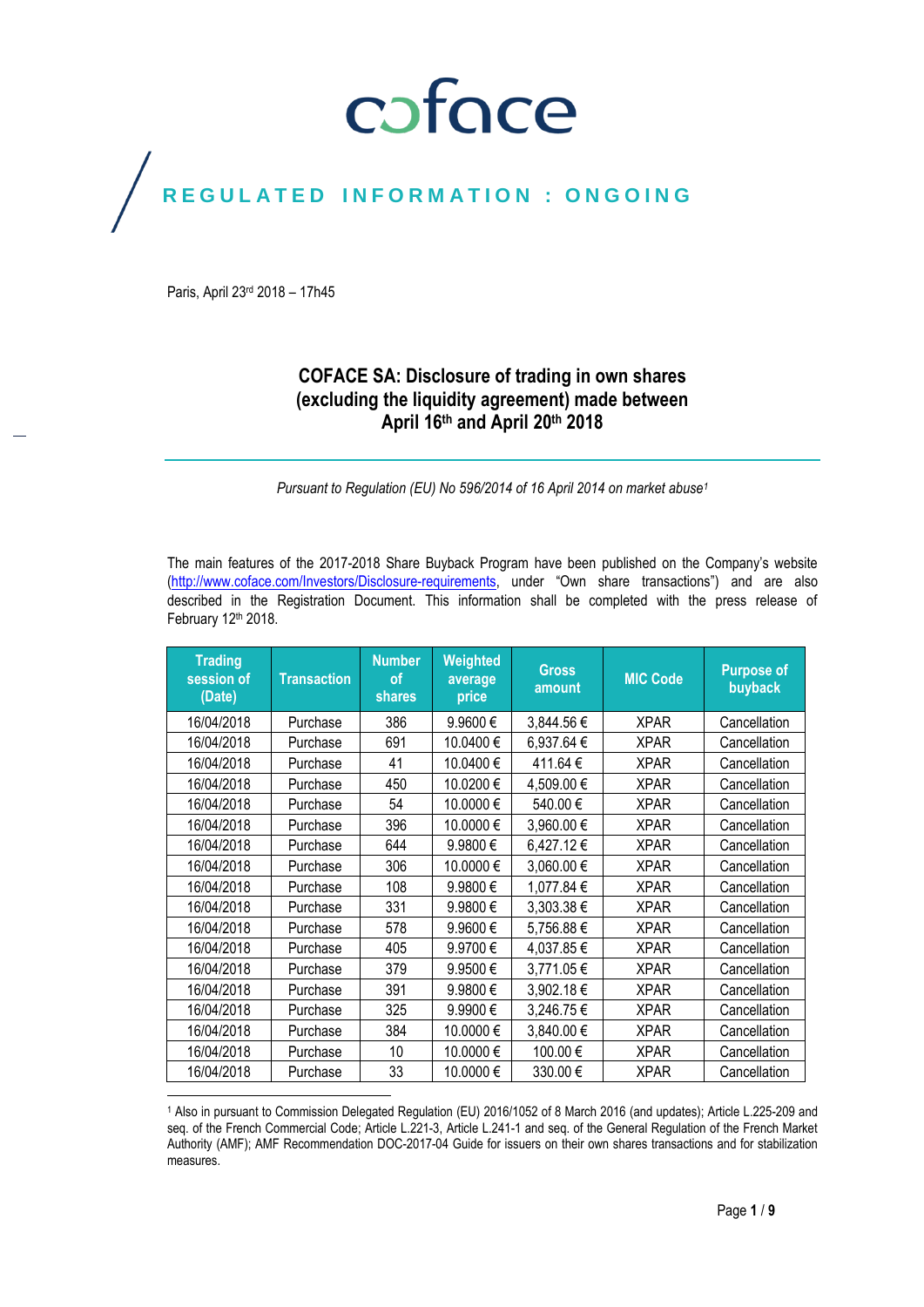| 16/04/2018       | Purchase | 344    | 9.9800€  | 3,433.12€  | <b>XPAR</b> | Cancellation        |
|------------------|----------|--------|----------|------------|-------------|---------------------|
| 16/04/2018       | Purchase | 810    | 9.9900€  | 8,091.90€  | <b>XPAR</b> | Cancellation        |
| 16/04/2018       | Purchase | 390    | 9.9700€  | 3,888.30 € | <b>XPAR</b> | Cancellation        |
| 16/04/2018       | Purchase | 182    | 9.9400€  | 1,809.08€  | <b>XPAR</b> | Cancellation        |
| 16/04/2018       | Purchase | 576    | 9.9400€  | 5,725.44 € | <b>XPAR</b> | Cancellation        |
| 16/04/2018       | Purchase | 21     | 9.9400€  | 208.74€    | <b>XPAR</b> | Cancellation        |
| 16/04/2018       | Purchase | 72     | 9.9400€  | 715.68€    | <b>XPAR</b> | Cancellation        |
| 16/04/2018       | Purchase | 410    | 9.9300€  | 4,071.30 € | <b>XPAR</b> | Cancellation        |
| 16/04/2018       | Purchase | 150    | 9.9200€  | 1,488.00 € | <b>XPAR</b> | Cancellation        |
| 16/04/2018       | Purchase | 52     | 9.9700€  | 518.44€    | <b>XPAR</b> | Cancellation        |
| 16/04/2018       | Purchase | 20     | 9.9700€  | 199.40€    | <b>XPAR</b> | Cancellation        |
| 16/04/2018       | Purchase | 8      | 9.9700€  | 79.76€     | <b>XPAR</b> | Cancellation        |
| 16/04/2018       | Purchase | 282    | 9.9700€  | 2,811.54 € | <b>XPAR</b> | Cancellation        |
| 16/04/2018       | Purchase | 370    | 9.9400 € | 3,677.80 € | <b>XPAR</b> | Cancellation        |
| 16/04/2018       | Purchase | 697    | 9.9300€  | 6,921.21€  | <b>XPAR</b> | Cancellation        |
| 16/04/2018       | Purchase | 508    | 9.9200€  | 5,039.36 € | <b>XPAR</b> | Cancellation        |
| 16/04/2018       | Purchase | 362    | 9.9500€  | 3,601.90 € | <b>XPAR</b> | Cancellation        |
| 16/04/2018       | Purchase | 385    | 9.9400€  | 3,826.90 € | <b>XPAR</b> | Cancellation        |
| 16/04/2018       | Purchase | 447    | 9.9300€  | 4,438.71 € | <b>XPAR</b> | Cancellation        |
| 16/04/2018       | Purchase | 68     | 9.9400€  | 675.92€    | <b>XPAR</b> | Cancellation        |
| 16/04/2018       | Purchase | 379    | 9.9400€  | 3,767.26€  | <b>XPAR</b> | Cancellation        |
| 16/04/2018       | Purchase | 461    | 9.9200€  | 4,573.12€  | <b>XPAR</b> | Cancellation        |
| 16/04/2018       | Purchase | 478    | 9.9400€  | 4,751.32€  | <b>XPAR</b> | Cancellation        |
| 16/04/2018       | Purchase | 572    | 9.9100€  | 5,668.52€  | <b>XPAR</b> | Cancellation        |
| 16/04/2018       | Purchase | 405    | 9.9100€  | 4,013.55 € | <b>XPAR</b> | Cancellation        |
| 16/04/2018       | Purchase | 453    | 9.9200€  | 4,493.76 € | <b>XPAR</b> | Cancellation        |
| 16/04/2018       | Purchase | 448    | 9.9300€  | 4,448.64 € | <b>XPAR</b> | Cancellation        |
| 16/04/2018       | Purchase | 621    | 9.9200€  | 6,160.32€  | <b>XPAR</b> | Cancellation        |
| 16/04/2018       | Purchase | 70     | 9.9200€  | 694.40€    | <b>XPAR</b> | Cancellation        |
| 16/04/2018       | Purchase | 92     | 9.9200€  | 912.64 €   | <b>XPAR</b> | Cancellation        |
| 16/04/2018       | Purchase | 412    | 9.9000€  | 4,078.80 € | <b>XPAR</b> | Cancellation        |
| 16/04/2018       | Purchase | 3      | 9.9000€  | 29.70€     | <b>XPAR</b> | Cancellation        |
| 16/04/2018       | Purchase | 50     | 9.9000€  | 495.00€    | <b>XPAR</b> | Cancellation        |
| 16/04/2018       | Purchase | 57     | 9.8800€  | 563.16€    | <b>XPAR</b> | Cancellation        |
| 16/04/2018       | Purchase | 318    | 9.8800€  | 3,141.84 € | <b>XPAR</b> | Cancellation        |
| 16/04/2018       | Purchase | 290    | 9.8800€  | 2,865.20€  | <b>XPAR</b> | Cancellation        |
| 16/04/2018       | Purchase | 625    | 9.9000€  | 6,187.50€  | <b>XPAR</b> | Cancellation        |
| 16/04/2018       | Purchase | 50     | 9.9000€  | 495.00€    | <b>XPAR</b> | Cancellation        |
| Total 16/04/2018 |          | 17,850 | 9.9506€  | 177,618€   | <b>XPAR</b> | <b>Cancellation</b> |
| 17/04/2018       | Purchase | 42     | 9.9300€  | 417.06€    | <b>XPAR</b> | Cancellation        |
| 17/04/2018       | Purchase | 375    | 9.9300€  | 3,723.75€  | <b>XPAR</b> | Cancellation        |
| 17/04/2018       | Purchase | 134    | 9.9400€  | 1,331.96 € | <b>XPAR</b> | Cancellation        |
| 17/04/2018       | Purchase | 94     | 9.9400€  | 934.36€    | <b>XPAR</b> | Cancellation        |
| 17/04/2018       | Purchase | 324    | 9.9400€  | 3,220.56 € | <b>XPAR</b> | Cancellation        |
| 17/04/2018       | Purchase | 355    | 9.9200€  | 3,521.60 € | <b>XPAR</b> | Cancellation        |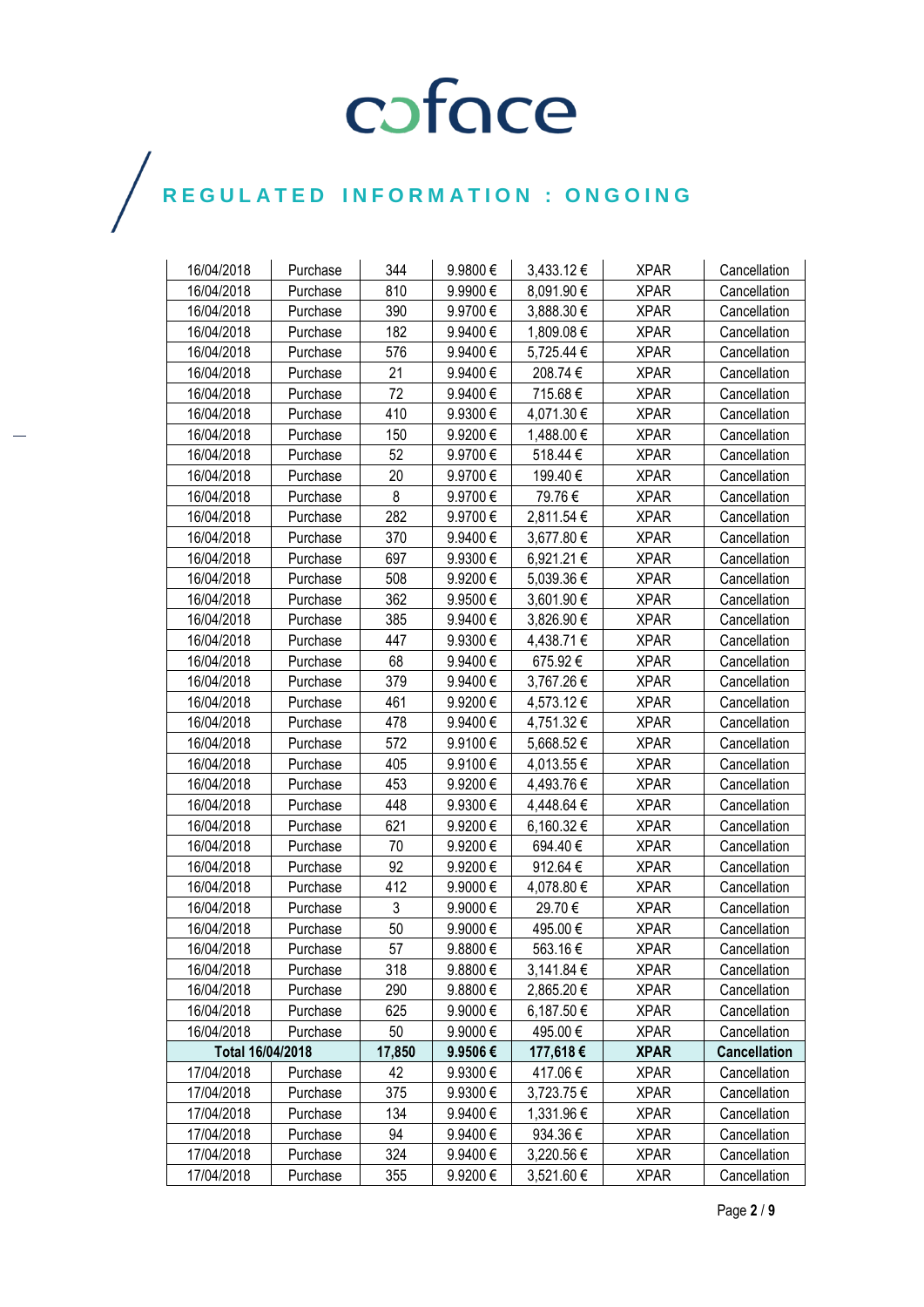| 17/04/2018 | Purchase | 29  | 9.9200€   | 287.68€    | <b>XPAR</b> | Cancellation |
|------------|----------|-----|-----------|------------|-------------|--------------|
| 17/04/2018 | Purchase | 278 | 9.9500€   | 2,766.10€  | <b>XPAR</b> | Cancellation |
| 17/04/2018 | Purchase | 150 | 9.9500€   | 1,492.50 € | <b>XPAR</b> | Cancellation |
| 17/04/2018 | Purchase | 25  | 9.9500€   | 248.75€    | <b>XPAR</b> | Cancellation |
| 17/04/2018 | Purchase | 520 | 9.9300€   | 5,163.60 € | <b>XPAR</b> | Cancellation |
| 17/04/2018 | Purchase | 434 | 9.9400€   | 4,313.96 € | <b>XPAR</b> | Cancellation |
| 17/04/2018 | Purchase | 394 | 9.9500€   | 3,920.30 € | <b>XPAR</b> | Cancellation |
| 17/04/2018 | Purchase | 408 | 9.9400€   | 4,055.52€  | <b>XPAR</b> | Cancellation |
| 17/04/2018 | Purchase | 130 | 9.9400€   | 1,292.20 € | <b>XPAR</b> | Cancellation |
| 17/04/2018 | Purchase | 549 | 9.9400€   | 5,457.06 € | <b>XPAR</b> | Cancellation |
| 17/04/2018 | Purchase | 426 | 9.9400€   | 4,234.44 € | <b>XPAR</b> | Cancellation |
| 17/04/2018 | Purchase | 100 | 9.9300€   | 993.00€    | <b>XPAR</b> | Cancellation |
| 17/04/2018 | Purchase | 145 | 9.9600€   | 1,444.20 € | <b>XPAR</b> | Cancellation |
| 17/04/2018 | Purchase | 737 | 9.9400€   | 7,325.78€  | <b>XPAR</b> | Cancellation |
| 17/04/2018 | Purchase | 257 | 9.9700€   | 2,562.29€  | <b>XPAR</b> | Cancellation |
| 17/04/2018 | Purchase | 46  | 9.9700€   | 458.62€    | <b>XPAR</b> | Cancellation |
| 17/04/2018 | Purchase | 229 | 9.9700€   | 2,283.13€  | <b>XPAR</b> | Cancellation |
| 17/04/2018 | Purchase | 32  | 9.9700€   | 319.04€    | <b>XPAR</b> | Cancellation |
| 17/04/2018 | Purchase | 172 | 9.9700€   | 1,714.84 € | <b>XPAR</b> | Cancellation |
| 17/04/2018 | Purchase | 317 | 10.0000 € | 3,170.00 € | <b>XPAR</b> | Cancellation |
| 17/04/2018 | Purchase | 313 | 10.0000 € | 3,130.00 € | <b>XPAR</b> | Cancellation |
| 17/04/2018 | Purchase | 47  | 10.0200€  | 470.94€    | <b>XPAR</b> | Cancellation |
| 17/04/2018 | Purchase | 357 | 10.0200€  | 3,577.14 € | <b>XPAR</b> | Cancellation |
| 17/04/2018 | Purchase | 236 | 10.0400€  | 2,369.44 € | <b>XPAR</b> | Cancellation |
| 17/04/2018 | Purchase | 76  | 10.0400 € | 763.04 €   | <b>XPAR</b> | Cancellation |
| 17/04/2018 | Purchase | 49  | 10.0400€  | 491.96€    | <b>XPAR</b> | Cancellation |
| 17/04/2018 | Purchase | 264 | 10.0400€  | 2,650.56€  | <b>XPAR</b> | Cancellation |
| 17/04/2018 | Purchase | 85  | 10.0800€  | 856.80€    | <b>XPAR</b> | Cancellation |
| 17/04/2018 | Purchase | 332 | 10.0800€  | 3,346.56 € | <b>XPAR</b> | Cancellation |
| 17/04/2018 | Purchase | 417 | 10.0200€  | 4,178.34 € | <b>XPAR</b> | Cancellation |
| 17/04/2018 | Purchase | 100 | 9.9800€   | 998.00€    | <b>XPAR</b> | Cancellation |
| 17/04/2018 | Purchase | 345 | 9.9800€   | 3,443.10 € | <b>XPAR</b> | Cancellation |
| 17/04/2018 | Purchase | 611 | 9.9800€   | 6,097.78€  | <b>XPAR</b> | Cancellation |
| 17/04/2018 | Purchase | 19  | 9.9800€   | 189.62€    | <b>XPAR</b> | Cancellation |
| 17/04/2018 | Purchase | 40  | 9.9800€   | 399.20€    | <b>XPAR</b> | Cancellation |
| 17/04/2018 | Purchase | 35  | 9.9800€   | 349.30€    | <b>XPAR</b> | Cancellation |
| 17/04/2018 | Purchase | 604 | 9.9800€   | 6,027.92€  | <b>XPAR</b> | Cancellation |
| 17/04/2018 | Purchase | 22  | 9.9800€   | 219.56€    | <b>XPAR</b> | Cancellation |
| 17/04/2018 | Purchase | 330 | 9.9700€   | 3,290.10€  | <b>XPAR</b> | Cancellation |
| 17/04/2018 | Purchase | 444 | 9.9700€   | 4,426.68€  | <b>XPAR</b> | Cancellation |
| 17/04/2018 | Purchase | 12  | 9.9800€   | 119.76€    | <b>XPAR</b> | Cancellation |
| 17/04/2018 | Purchase | 6   | 10.0000 € | 60.00€     | <b>XPAR</b> | Cancellation |
| 17/04/2018 | Purchase | 643 | 9.9900€   | 6,423.57 € | <b>XPAR</b> | Cancellation |
| 17/04/2018 | Purchase | 400 | 10.0000 € | 4,000.00 € | <b>XPAR</b> | Cancellation |
| 17/04/2018 | Purchase | 376 | 9.9900€   | 3,756.24 € | <b>XPAR</b> | Cancellation |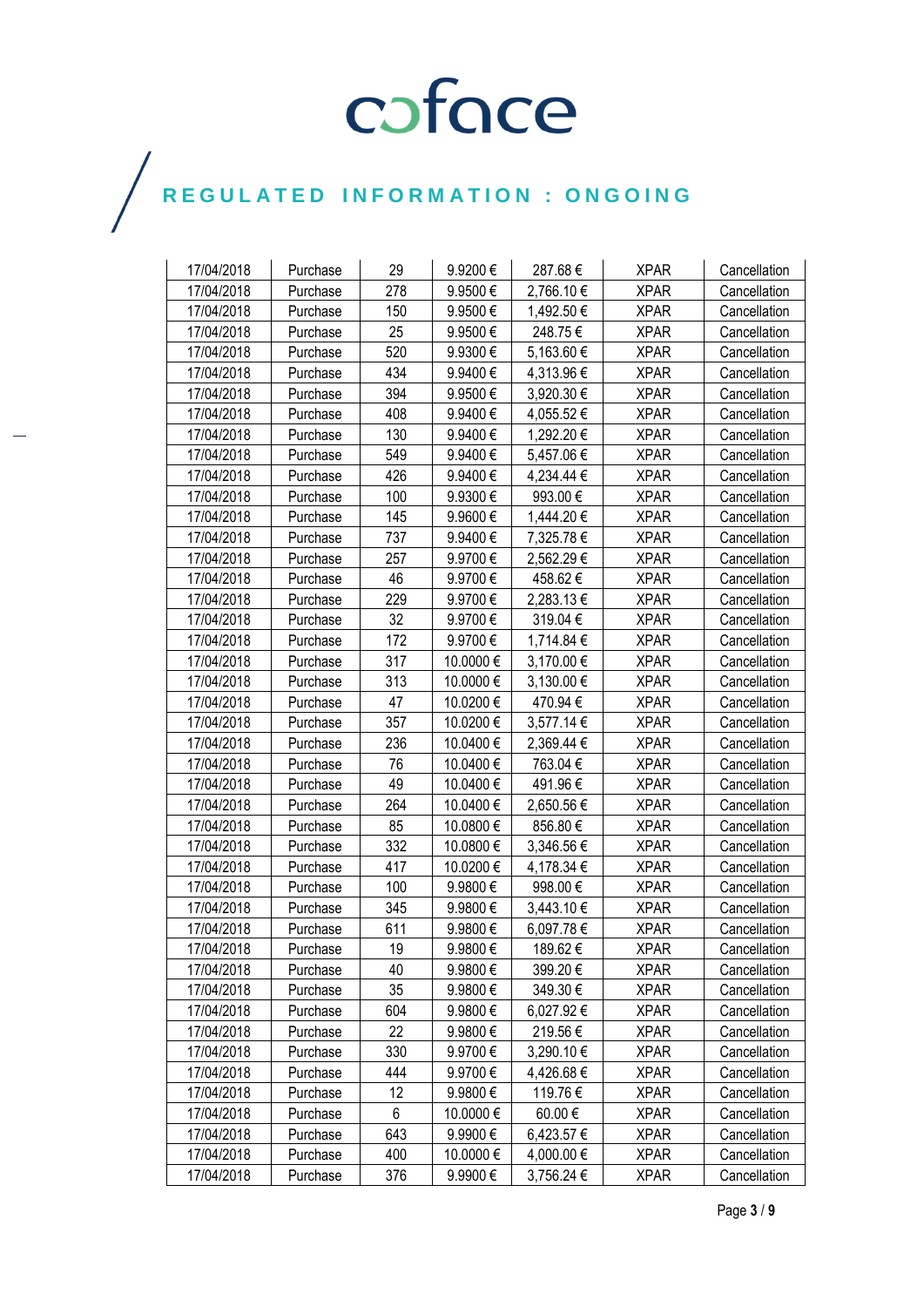| 17/04/2018       | Purchase | 101    | 9.9900€      | 1,008.99 € | <b>XPAR</b> | Cancellation        |
|------------------|----------|--------|--------------|------------|-------------|---------------------|
| 17/04/2018       | Purchase | 85     | 9.9800€      | 848.30€    | <b>XPAR</b> | Cancellation        |
| 17/04/2018       | Purchase | 270    | 9.9800€      | 2,694.60€  | <b>XPAR</b> | Cancellation        |
| 17/04/2018       | Purchase | 270    | 9.9800€      | 2,694.60€  | <b>XPAR</b> | Cancellation        |
| 17/04/2018       | Purchase | 216    | 9.9800€      | 2,155.68€  | <b>XPAR</b> | Cancellation        |
| 17/04/2018       | Purchase | 423    | 9.9800€      | 4,221.54 € | <b>XPAR</b> | Cancellation        |
| 17/04/2018       | Purchase | 451    | 9.9800€      | 4,500.98€  | <b>XPAR</b> | Cancellation        |
| 17/04/2018       | Purchase | 422    | 9.9800€      | 4,211.56 € | <b>XPAR</b> | Cancellation        |
| 17/04/2018       | Purchase | 23     | 9.9800€      | 229.54€    | <b>XPAR</b> | Cancellation        |
| 17/04/2018       | Purchase | 31     | 9.9800€      | 309.38€    | <b>XPAR</b> | Cancellation        |
| 17/04/2018       | Purchase | 273    | 9.9800€      | 2,724.54 € | <b>XPAR</b> | Cancellation        |
| 17/04/2018       | Purchase | 88     | 9.9800€      | 878.24€    | <b>XPAR</b> | Cancellation        |
| 17/04/2018       | Purchase | 32     | 9.9800€      | 319.36€    | <b>XPAR</b> | Cancellation        |
| 17/04/2018       | Purchase | 386    | 10.0000 €    | 3,860.00 € | <b>XPAR</b> | Cancellation        |
| 17/04/2018       | Purchase | 414    | 10.0000€     | 4,140.00 € | <b>XPAR</b> | Cancellation        |
| 17/04/2018       | Purchase | 165    | 9.9900€      | 1,648.35 € | <b>XPAR</b> | Cancellation        |
| 17/04/2018       | Purchase | 334    | 9.9900€      | 3,336.66 € | <b>XPAR</b> | Cancellation        |
| 17/04/2018       | Purchase | 320    | 9.9900€      | 3,196.80 € | <b>XPAR</b> | Cancellation        |
| 17/04/2018       | Purchase | 69     | 9.9900€      | 689.31€    | <b>XPAR</b> | Cancellation        |
| 17/04/2018       | Purchase | 465    | 9.9900€      | 4,645.35 € | <b>XPAR</b> | Cancellation        |
| 17/04/2018       | Purchase | 97     | 10.0000€     | 970.00€    | <b>XPAR</b> | Cancellation        |
| Total 17/04/2018 |          | 17,800 | 9.9759€      | 177,572€   | <b>XPAR</b> | <b>Cancellation</b> |
| 18/04/2018       | Purchase | 400    | 9.9800€      | 3,992.00 € | <b>XPAR</b> | Cancellation        |
|                  |          |        |              |            |             |                     |
| 18/04/2018       | Purchase | 22     | 9.9600€      | 219.12€    | <b>XPAR</b> | Cancellation        |
| 18/04/2018       | Purchase | 496    | 9.9600€      | 4,940.16 € | <b>XPAR</b> | Cancellation        |
| 18/04/2018       | Purchase | 548    | 9.9600€      | 5,458.08 € | <b>XPAR</b> | Cancellation        |
| 18/04/2018       | Purchase | 216    | 9.9600€      | 2,151.36 € | <b>XPAR</b> | Cancellation        |
| 18/04/2018       | Purchase | 632    | 9.9800€      | 6,307.36 € | <b>XPAR</b> | Cancellation        |
| 18/04/2018       | Purchase | 44     | 9.9800€      | 439.12€    | <b>XPAR</b> | Cancellation        |
| 18/04/2018       | Purchase | 396    | 9.9700€      | 3,948.12€  | <b>XPAR</b> | Cancellation        |
| 18/04/2018       | Purchase | 11     | 10.0000 €    | 110.00 €   | <b>XPAR</b> | Cancellation        |
| 18/04/2018       | Purchase | 244    | 10.0000 €    | 2,440.00 € | <b>XPAR</b> | Cancellation        |
| 18/04/2018       | Purchase | 151    | 10.0000€     | 1,510.00 € | <b>XPAR</b> | Cancellation        |
| 18/04/2018       | Purchase | 99     | 10.0000€     | 990.00€    | <b>XPAR</b> | Cancellation        |
| 18/04/2018       | Purchase | 212    | 10.0000 €    | 2,120.00 € | <b>XPAR</b> | Cancellation        |
| 18/04/2018       | Purchase | 548    | 9.9700€      | 5,463.56 € | <b>XPAR</b> | Cancellation        |
| 18/04/2018       | Purchase | 538    | 9.9600€      | 5,358.48€  | <b>XPAR</b> | Cancellation        |
| 18/04/2018       | Purchase | 338    | 9.9100€      | 3,349.58€  | <b>XPAR</b> | Cancellation        |
| 18/04/2018       | Purchase | 306    | 9.9100€      | 3,032.46 € | <b>XPAR</b> | Cancellation        |
| 18/04/2018       | Purchase | 327    | 9.9200€      | 3,243.84 € | <b>XPAR</b> | Cancellation        |
| 18/04/2018       | Purchase | 83     | 9.9300€      | 824.19€    | <b>XPAR</b> | Cancellation        |
| 18/04/2018       | Purchase | 232    | 9.9300€      | 2,303.76 € | <b>XPAR</b> | Cancellation        |
| 18/04/2018       | Purchase | 306    | $9.9300 \in$ | 3,038.58 € | <b>XPAR</b> | Cancellation        |
| 18/04/2018       | Purchase | 303    | 9.9400€      | 3,011.82 € | <b>XPAR</b> | Cancellation        |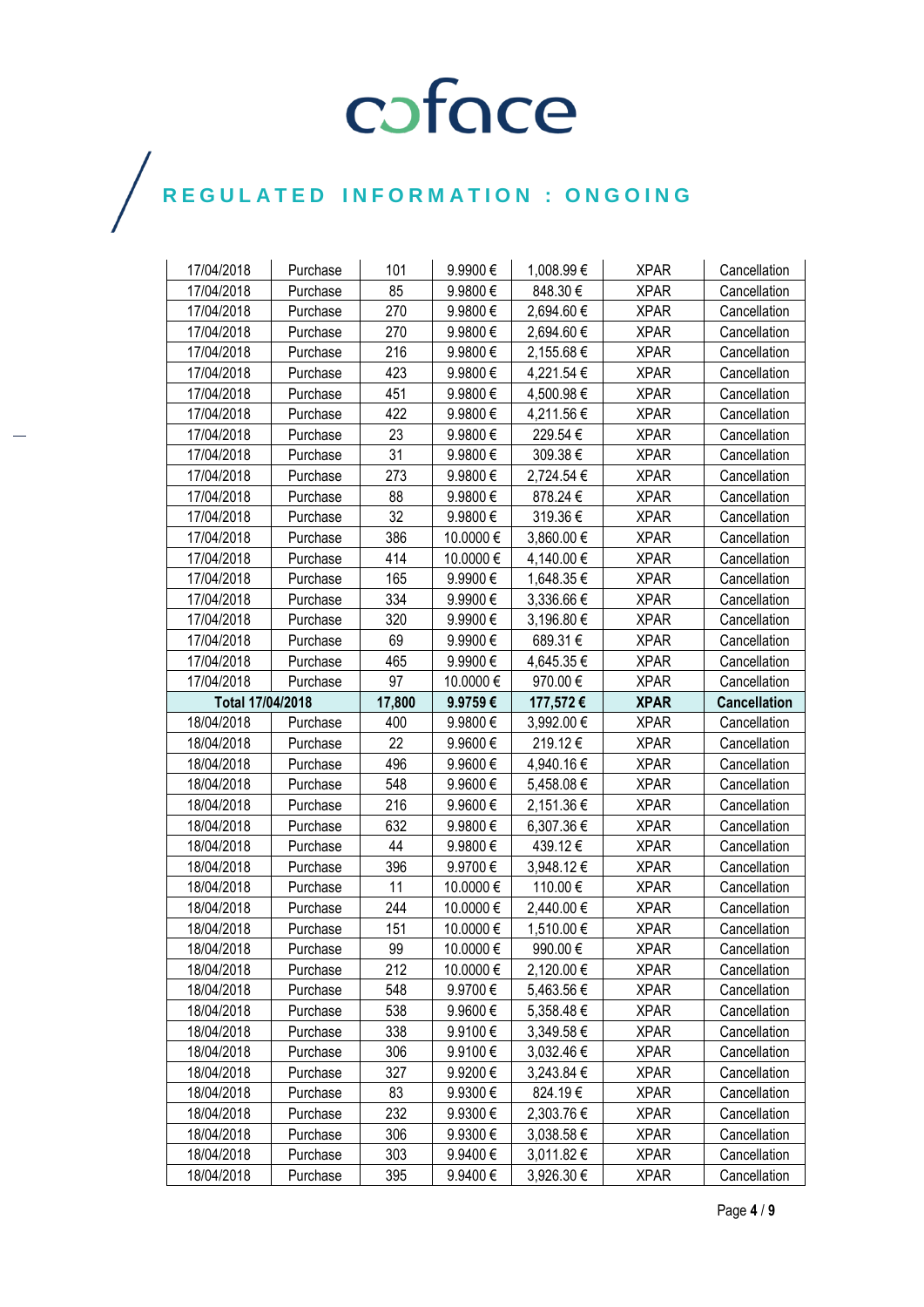| 18/04/2018       | Purchase | 176    | 9.9400€      | 1,749.44 € | <b>XPAR</b> | Cancellation        |
|------------------|----------|--------|--------------|------------|-------------|---------------------|
| 18/04/2018       | Purchase | 318    | 9.9500€      | 3,164.10€  | <b>XPAR</b> | Cancellation        |
| 18/04/2018       | Purchase | 394    | 9.9700€      | 3,928.18€  | <b>XPAR</b> | Cancellation        |
| 18/04/2018       | Purchase | 376    | 9.9700€      | 3,748.72€  | <b>XPAR</b> | Cancellation        |
| 18/04/2018       | Purchase | 376    | 9.9600€      | 3,744.96€  | <b>XPAR</b> | Cancellation        |
| 18/04/2018       | Purchase | 385    | 9.9600€      | 3,834.60 € | <b>XPAR</b> | Cancellation        |
| 18/04/2018       | Purchase | 12     | 9.9500€      | 119.40€    | <b>XPAR</b> | Cancellation        |
| 18/04/2018       | Purchase | 45     | 9.9500€      | 447.75€    | <b>XPAR</b> | Cancellation        |
| 18/04/2018       | Purchase | 253    | 9.9500€      | 2,517.35 € | <b>XPAR</b> | Cancellation        |
| 18/04/2018       | Purchase | 226    | 9.9400€      | 2,246.44 € | <b>XPAR</b> | Cancellation        |
| 18/04/2018       | Purchase | 147    | 9.9400€      | 1,461.18€  | <b>XPAR</b> | Cancellation        |
| 18/04/2018       | Purchase | 307    | 9.9500€      | 3,054.65 € | <b>XPAR</b> | Cancellation        |
| 18/04/2018       | Purchase | 336    | 9.9600€      | 3,346.56 € | <b>XPAR</b> | Cancellation        |
| 18/04/2018       | Purchase | 386    | 9.9400€      | 3,836.84 € | <b>XPAR</b> | Cancellation        |
| 18/04/2018       | Purchase | 260    | 9.9500€      | 2,587.00 € | <b>XPAR</b> | Cancellation        |
| 18/04/2018       | Purchase | 286    | 9.9600€      | 2,848.56 € | <b>XPAR</b> | Cancellation        |
| 18/04/2018       | Purchase | 21     | 9.9600€      | 209.16€    | <b>XPAR</b> | Cancellation        |
| 18/04/2018       | Purchase | 557    | 9.9300€      | 5,531.01 € | <b>XPAR</b> | Cancellation        |
| 18/04/2018       | Purchase | 303    | 9.9400€      | 3,011.82 € | <b>XPAR</b> | Cancellation        |
| 18/04/2018       | Purchase | 344    | 9.9500€      | 3,422.80 € | <b>XPAR</b> | Cancellation        |
| 18/04/2018       | Purchase | 100    | 9.9500€      | 995.00€    | <b>XPAR</b> | Cancellation        |
| 18/04/2018       | Purchase | 208    | 9.9500€      | 2,069.60€  | <b>XPAR</b> | Cancellation        |
| 18/04/2018       | Purchase | 438    | 9.9200€      | 4,344.96€  | <b>XPAR</b> | Cancellation        |
| 18/04/2018       | Purchase | 38     | 9.9200€      | 376.96€    | <b>XPAR</b> | Cancellation        |
| 18/04/2018       | Purchase | 356    | 9.9300€      | 3,535.08€  | <b>XPAR</b> | Cancellation        |
| 18/04/2018       | Purchase | 53     | 9.9300 $\in$ | 526.29€    | <b>XPAR</b> | Cancellation        |
| 18/04/2018       | Purchase | 303    | 9.9500€      | 3,014.85€  | <b>XPAR</b> | Cancellation        |
| 18/04/2018       | Purchase | 614    | 9.9300€      | 6,097.02€  | <b>XPAR</b> | Cancellation        |
| 18/04/2018       | Purchase | 412    | 9.9300€      | 4,091.16€  | <b>XPAR</b> | Cancellation        |
| 18/04/2018       | Purchase | 36     | 9.9400€      | 357.84 €   | <b>XPAR</b> | Cancellation        |
| 18/04/2018       | Purchase | 317    | 9.9500€      | 3,154.15€  | <b>XPAR</b> | Cancellation        |
| 18/04/2018       | Purchase | 33     | 9.9500€      | 328.35€    | <b>XPAR</b> | Cancellation        |
| 18/04/2018       | Purchase | 332    | 9.9500€      | 3,303.40 € | <b>XPAR</b> | Cancellation        |
| 18/04/2018       | Purchase | 316    | 9.9600€      | 3,147.36€  | <b>XPAR</b> | Cancellation        |
| 18/04/2018       | Purchase | 45     | 9.9600€      | 448.20€    | <b>XPAR</b> | Cancellation        |
| 18/04/2018       | Purchase | 264    | 9.9600€      | 2,629.44 € | <b>XPAR</b> | Cancellation        |
| 18/04/2018       | Purchase | 41     | 9.9600€      | 408.36€    | <b>XPAR</b> | Cancellation        |
| 18/04/2018       | Purchase | 494    | 9.9400€      | 4,910.36 € | <b>XPAR</b> | Cancellation        |
| 18/04/2018       | Purchase | 184    | 9.9300€      | 1,827.12€  | <b>XPAR</b> | Cancellation        |
| 18/04/2018       | Purchase | 862    | 9.9300€      | 8,559.66 € | <b>XPAR</b> | Cancellation        |
| 18/04/2018       | Purchase | 28     | 9.9300€      | 278.04€    | <b>XPAR</b> | Cancellation        |
| 18/04/2018       | Purchase | 16     | 9.9300€      | 158.88€    | <b>XPAR</b> | Cancellation        |
| Total 18/04/2018 |          | 17,845 | 9.9496€      | 177,550€   | <b>XPAR</b> | <b>Cancellation</b> |
| 19/04/2018       | Purchase | 280    | 9.9100€      | 2,774.80 € | <b>XPAR</b> | Cancellation        |
| 19/04/2018       | Purchase | 830    | 9.9100€      | 8,225.30 € | <b>XPAR</b> | Cancellation        |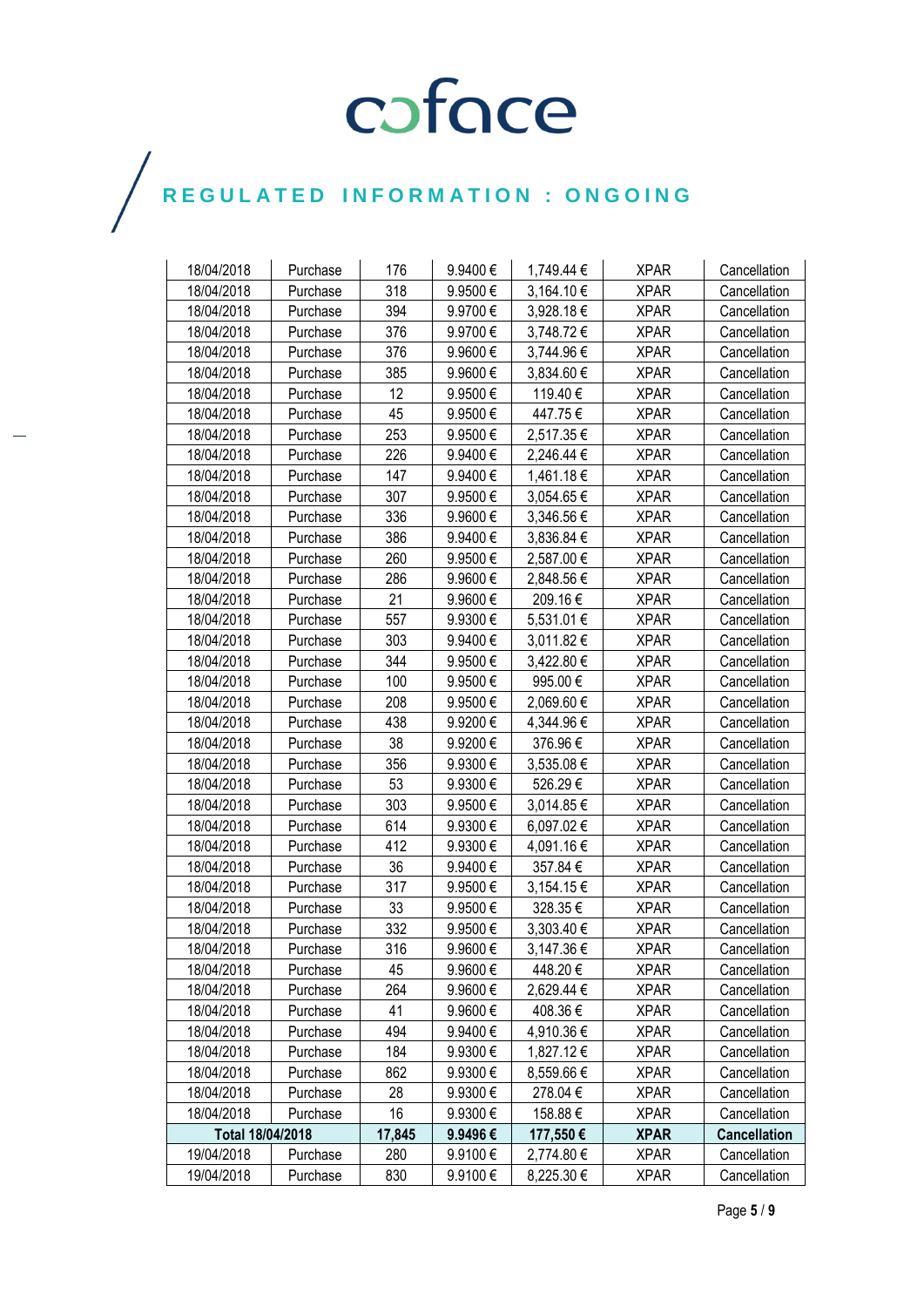| 19/04/2018 | Purchase | 559            | 9.8800€ | 5,522.92€  | <b>XPAR</b> | Cancellation |
|------------|----------|----------------|---------|------------|-------------|--------------|
| 19/04/2018 | Purchase | 10             | 9.9000€ | 99.00€     | <b>XPAR</b> | Cancellation |
| 19/04/2018 | Purchase | 77             | 9.9000€ | 762.30€    | <b>XPAR</b> | Cancellation |
| 19/04/2018 | Purchase | 338            | 9.9000€ | 3,346.20 € | <b>XPAR</b> | Cancellation |
| 19/04/2018 | Purchase | 41             | 9.8800€ | 405.08€    | <b>XPAR</b> | Cancellation |
| 19/04/2018 | Purchase | 340            | 9.8800€ | 3,359.20€  | <b>XPAR</b> | Cancellation |
| 19/04/2018 | Purchase | 110            | 9.8900€ | 1,087.90 € | <b>XPAR</b> | Cancellation |
| 19/04/2018 | Purchase | 130            | 9.8900€ | 1,285.70 € | <b>XPAR</b> | Cancellation |
| 19/04/2018 | Purchase | 429            | 9.9000€ | 4,247.10€  | <b>XPAR</b> | Cancellation |
| 19/04/2018 | Purchase | 361            | 9.9000€ | 3,573.90 € | <b>XPAR</b> | Cancellation |
| 19/04/2018 | Purchase | 87             | 9.9000€ | 861.30€    | <b>XPAR</b> | Cancellation |
| 19/04/2018 | Purchase | 305            | 9.9000€ | 3,019.50 € | <b>XPAR</b> | Cancellation |
| 19/04/2018 | Purchase | 266            | 9.8700€ | 2,625.42€  | <b>XPAR</b> | Cancellation |
| 19/04/2018 | Purchase | 311            | 9.8900€ | 3,075.79€  | <b>XPAR</b> | Cancellation |
| 19/04/2018 | Purchase | 129            | 9.8800€ | 1,274.52 € | <b>XPAR</b> | Cancellation |
| 19/04/2018 | Purchase | 399            | 9.9000€ | 3,950.10 € | <b>XPAR</b> | Cancellation |
| 19/04/2018 | Purchase | 351            | 9.9000€ | 3,474.90 € | <b>XPAR</b> | Cancellation |
| 19/04/2018 | Purchase | 672            | 9.8800€ | 6,639.36 € | <b>XPAR</b> | Cancellation |
| 19/04/2018 | Purchase | 404            | 9.8800€ | 3,991.52€  | <b>XPAR</b> | Cancellation |
| 19/04/2018 | Purchase | 139            | 9.8900€ | 1,374.71 € | <b>XPAR</b> | Cancellation |
| 19/04/2018 | Purchase | 356            | 9.9000€ | 3,524.40 € | <b>XPAR</b> | Cancellation |
| 19/04/2018 | Purchase | 379            | 9.9000€ | 3,752.10€  | <b>XPAR</b> | Cancellation |
| 19/04/2018 | Purchase | 44             | 9.9000€ | 435.60€    | <b>XPAR</b> | Cancellation |
| 19/04/2018 | Purchase | 322            | 9.9000€ | 3,187.80 € | <b>XPAR</b> | Cancellation |
| 19/04/2018 | Purchase | 344            | 9.9000€ | 3,405.60 € | <b>XPAR</b> | Cancellation |
| 19/04/2018 | Purchase | 121            | 9.8900€ | 1,196.69 € | <b>XPAR</b> | Cancellation |
| 19/04/2018 | Purchase | $\overline{2}$ | 9.8900€ | 19.78€     | <b>XPAR</b> | Cancellation |
| 19/04/2018 | Purchase | 408            | 9.9000€ | 4,039.20 € | <b>XPAR</b> | Cancellation |
| 19/04/2018 | Purchase | 343            | 9.9000€ | 3,395.70 € | <b>XPAR</b> | Cancellation |
| 19/04/2018 | Purchase | 49             | 9.9000€ | 485.10€    | <b>XPAR</b> | Cancellation |
| 19/04/2018 | Purchase | 360            | 9.9000€ | 3,564.00 € | <b>XPAR</b> | Cancellation |
| 19/04/2018 | Purchase | 373            | 9.9000€ | 3,692.70€  | <b>XPAR</b> | Cancellation |
| 19/04/2018 | Purchase | 318            | 9.9000€ | 3,148.20€  | <b>XPAR</b> | Cancellation |
| 19/04/2018 | Purchase | 305            | 9.8900€ | 3,016.45€  | <b>XPAR</b> | Cancellation |
| 19/04/2018 | Purchase | 311            | 9.8900€ | 3,075.79 € | <b>XPAR</b> | Cancellation |
| 19/04/2018 | Purchase | 452            | 9.8900€ | 4,470.28 € | <b>XPAR</b> | Cancellation |
| 19/04/2018 | Purchase | 165            | 9.8900€ | 1,631.85 € | <b>XPAR</b> | Cancellation |
| 19/04/2018 | Purchase | 344            | 9.9000€ | 3,405.60 € | <b>XPAR</b> | Cancellation |
| 19/04/2018 | Purchase | $\mathbf{1}$   | 9.9000€ | 9.90€      | <b>XPAR</b> | Cancellation |
| 19/04/2018 | Purchase | 341            | 9.9000€ | 3,375.90 € | <b>XPAR</b> | Cancellation |
| 19/04/2018 | Purchase | 683            | 9.8800€ | 6,748.04 € | <b>XPAR</b> | Cancellation |
| 19/04/2018 | Purchase | 334            | 9.9000€ | 3,306.60 € | <b>XPAR</b> | Cancellation |
| 19/04/2018 | Purchase | 145            | 9.8900€ | 1,434.05 € | <b>XPAR</b> | Cancellation |
| 19/04/2018 | Purchase | 399            | 9.8900€ | 3,946.11 € | <b>XPAR</b> | Cancellation |
| 19/04/2018 | Purchase | 22             | 9.9000€ | 217.80€    | <b>XPAR</b> | Cancellation |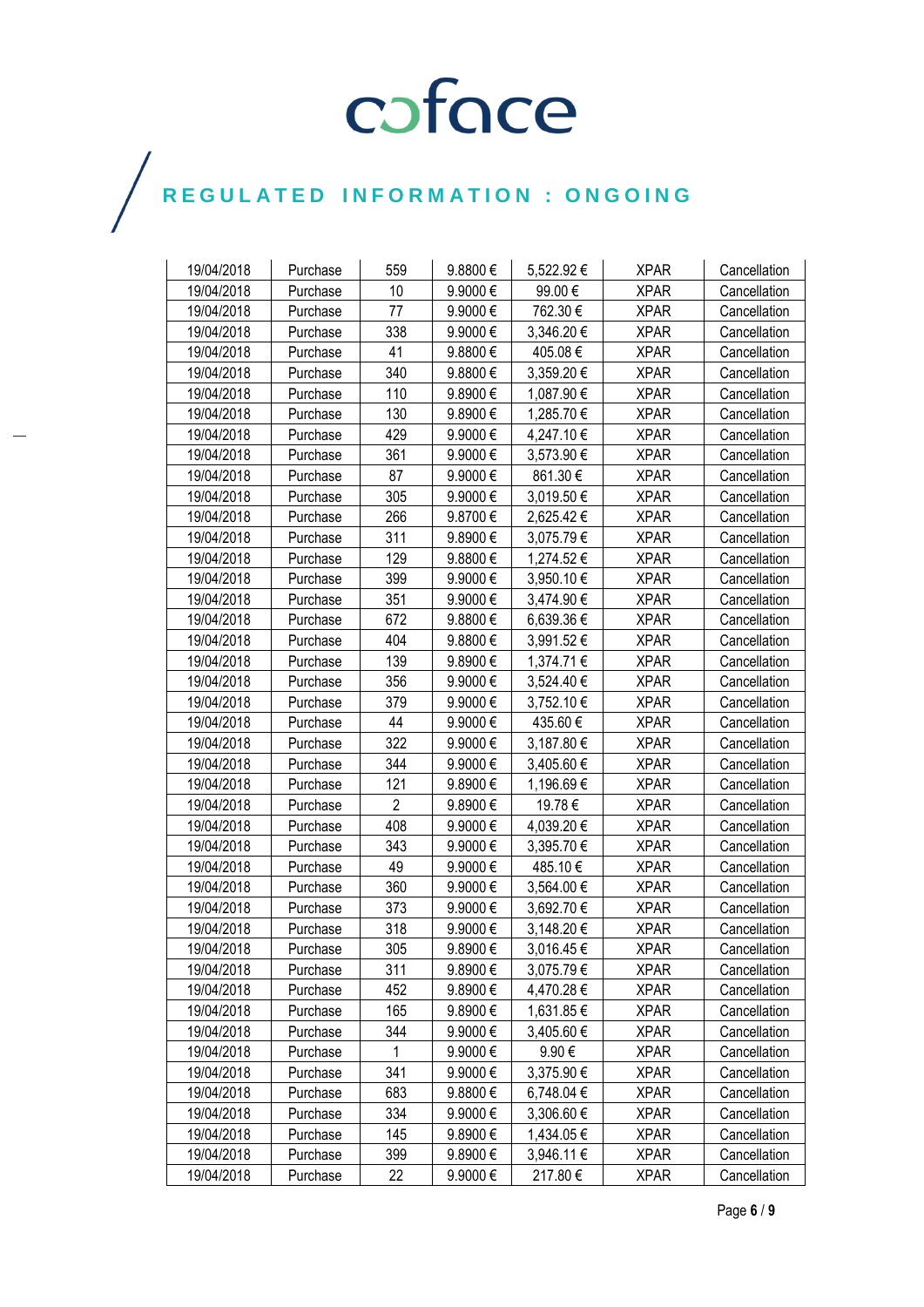| 19/04/2018       | Purchase | $\overline{2}$ | 9.9000€      | 19.80€     | <b>XPAR</b> | Cancellation        |
|------------------|----------|----------------|--------------|------------|-------------|---------------------|
| 19/04/2018       | Purchase | 404            | 9.9000€      | 3,999.60€  | <b>XPAR</b> | Cancellation        |
| 19/04/2018       | Purchase | 193            | 9.9000€      | 1,910.70 € | <b>XPAR</b> | Cancellation        |
| 19/04/2018       | Purchase | 395            | 9.9000€      | 3,910.50 € | <b>XPAR</b> | Cancellation        |
| 19/04/2018       | Purchase | 94             | 9.9000€      | 930.60€    | <b>XPAR</b> | Cancellation        |
| 19/04/2018       | Purchase | 34             | 9.9100€      | 336.94€    | <b>XPAR</b> | Cancellation        |
| 19/04/2018       | Purchase | 15             | 9.9100€      | 148.65€    | <b>XPAR</b> | Cancellation        |
| 19/04/2018       | Purchase | 100            | 9.9100€      | 991.00€    | <b>XPAR</b> | Cancellation        |
| 19/04/2018       | Purchase | 122            | 9.9100€      | 1,209.02€  | <b>XPAR</b> | Cancellation        |
| 19/04/2018       | Purchase | 60             | 9.9100€      | 594.60€    | <b>XPAR</b> | Cancellation        |
| 19/04/2018       | Purchase | 438            | 9.9200€      | 4,344.96 € | <b>XPAR</b> | Cancellation        |
| 19/04/2018       | Purchase | 311            | 9.9000€      | 3,078.90 € | <b>XPAR</b> | Cancellation        |
| 19/04/2018       | Purchase | 485            | 9.8700€      | 4,786.95€  | <b>XPAR</b> | Cancellation        |
| 19/04/2018       | Purchase | 352            | 9.8800€      | 3,477.76€  | <b>XPAR</b> | Cancellation        |
| 19/04/2018       | Purchase | 50             | 9.8700€      | 493.50€    | <b>XPAR</b> | Cancellation        |
| 19/04/2018       | Purchase | 415            | 9.8800€      | 4,100.20€  | <b>XPAR</b> | Cancellation        |
| 19/04/2018       | Purchase | 444            | 9.8800€      | 4,386.72 € | <b>XPAR</b> | Cancellation        |
| 19/04/2018       | Purchase | 547            | 9.9000€      | 5,415.30 € | <b>XPAR</b> | Cancellation        |
| Total 19/04/2018 |          | 17,950         | 9.8940€      | 177,597€   | <b>XPAR</b> | <b>Cancellation</b> |
| 20/04/2018       | Purchase | 306            | 9.9000 $\in$ | 3,029.40 € | <b>XPAR</b> | Cancellation        |
| 20/04/2018       | Purchase | 459            | 9.8800 $\in$ | 4,534.92€  | <b>XPAR</b> | Cancellation        |
| 20/04/2018       | Purchase | 250            | 9.8900€      | 2,472.50 € | <b>XPAR</b> | Cancellation        |
| 20/04/2018       | Purchase | 262            | 9.8900€      | 2,591.18€  | <b>XPAR</b> | Cancellation        |
| 20/04/2018       | Purchase | 42             | 9.8900€      | 415.38€    | <b>XPAR</b> | Cancellation        |
| 20/04/2018       | Purchase | 321            | 9.8900€      | 3,174.69€  | <b>XPAR</b> | Cancellation        |
| 20/04/2018       | Purchase | 45             | 9.8900€      | 445.05€    | <b>XPAR</b> | Cancellation        |
| 20/04/2018       | Purchase | 340            | 9.8900€      | 3,362.60 € | <b>XPAR</b> | Cancellation        |
| 20/04/2018       | Purchase | 352            | 9.8800€      | 3,477.76€  | <b>XPAR</b> | Cancellation        |
| 20/04/2018       | Purchase | 400            | 9.8800€      | 3,952.00 € | <b>XPAR</b> | Cancellation        |
| 20/04/2018       | Purchase | 316            | 9.8600€      | 3,115.76 € | <b>XPAR</b> | Cancellation        |
| 20/04/2018       | Purchase | 98             | 9.8600€      | 966.28€    | <b>XPAR</b> | Cancellation        |
| 20/04/2018       | Purchase | 414            | 9.8700€      | 4,086.18€  | <b>XPAR</b> | Cancellation        |
| 20/04/2018       | Purchase | 80             | 9.8700€      | 789.60€    | <b>XPAR</b> | Cancellation        |
| 20/04/2018       | Purchase | 230            | 9.8700€      | 2,270.10€  | <b>XPAR</b> | Cancellation        |
| 20/04/2018       | Purchase | 311            | 9.8700€      | 3,069.57 € | <b>XPAR</b> | Cancellation        |
| 20/04/2018       | Purchase | 107            | 9.8700€      | 1,056.09€  | <b>XPAR</b> | Cancellation        |
| 20/04/2018       | Purchase | 201            | 9.8700€      | 1,983.87 € | <b>XPAR</b> | Cancellation        |
| 20/04/2018       | Purchase | 289            | 9.8500€      | 2,846.65 € | <b>XPAR</b> | Cancellation        |
| 20/04/2018       | Purchase | 116            | 9.8500€      | 1,142.60 € | <b>XPAR</b> | Cancellation        |
| 20/04/2018       | Purchase | 182            | 9.8900€      | 1,799.98 € | <b>XPAR</b> | Cancellation        |
| 20/04/2018       | Purchase | 129            | 9.8900€      | 1,275.81 € | <b>XPAR</b> | Cancellation        |
| 20/04/2018       | Purchase | 162            | 9.8900€      | 1,602.18 € | <b>XPAR</b> | Cancellation        |
| 20/04/2018       | Purchase | 149            | 9.8900€      | 1,473.61 € | <b>XPAR</b> | Cancellation        |
| 20/04/2018       | Purchase | 314            | 9.8900€      | 3,105.46 € | <b>XPAR</b> | Cancellation        |
| 20/04/2018       | Purchase | 392            | 9.8700€      | 3,869.04 € | <b>XPAR</b> | Cancellation        |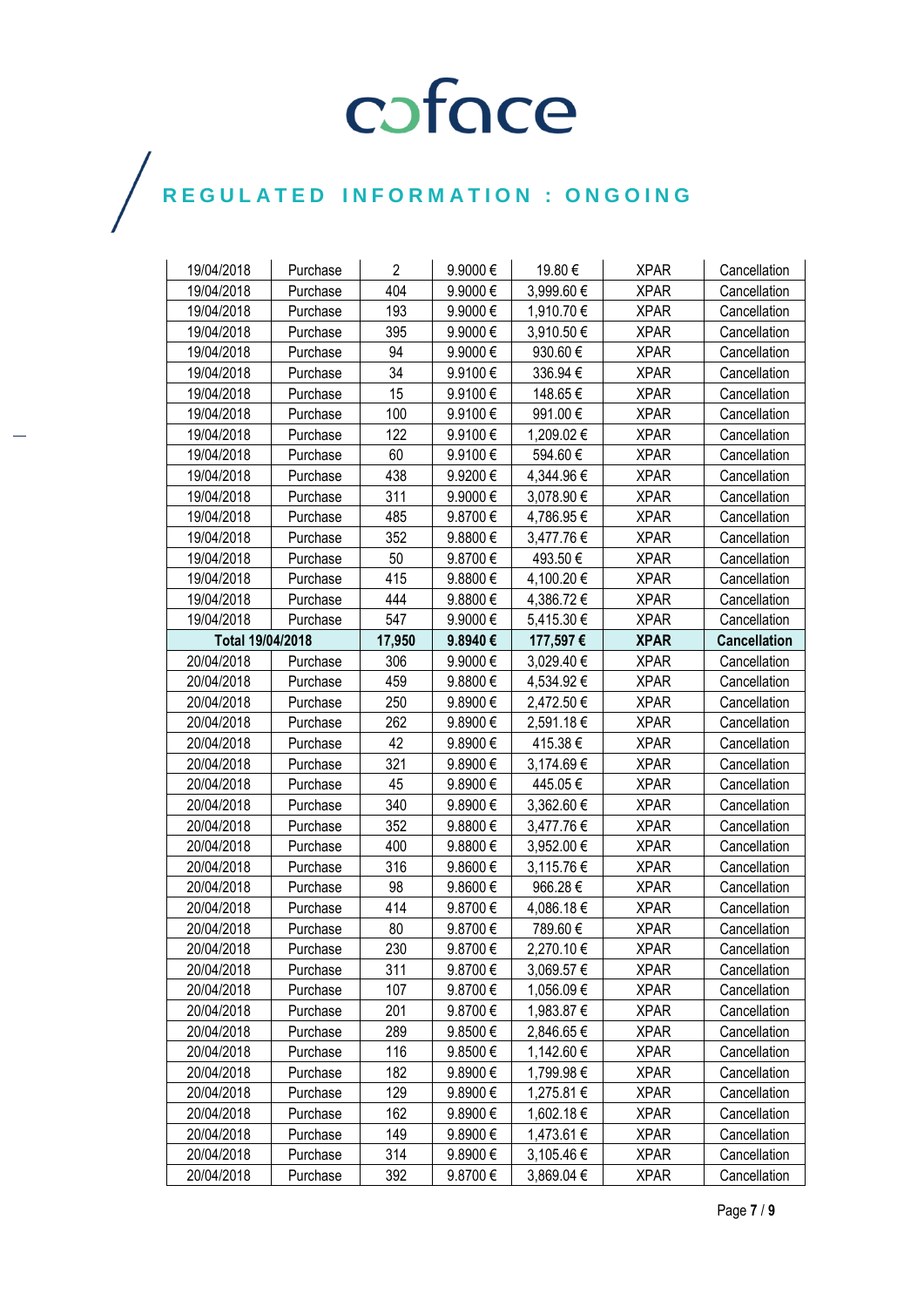| 20/04/2018                | Purchase | 398    | 9.9100€   | 3,944.18 € | <b>XPAR</b> | Cancellation        |
|---------------------------|----------|--------|-----------|------------|-------------|---------------------|
| 20/04/2018                | Purchase | 61     | 9.9100€   | 604.51€    | <b>XPAR</b> | Cancellation        |
| 20/04/2018                | Purchase | 295    | 9.9100€   | 2,923.45€  | <b>XPAR</b> | Cancellation        |
| 20/04/2018                | Purchase | 318    | 9.9800€   | 3,173.64 € | <b>XPAR</b> | Cancellation        |
| 20/04/2018                | Purchase | 320    | 9.9600€   | 3,187.20€  | <b>XPAR</b> | Cancellation        |
| 20/04/2018                | Purchase | 260    | 9.9600€   | 2,589.60 € | <b>XPAR</b> | Cancellation        |
| 20/04/2018                | Purchase | 365    | 9.9400€   | 3,628.10 € | <b>XPAR</b> | Cancellation        |
| 20/04/2018                | Purchase | 311    | 9.9500€   | 3,094.45 € | <b>XPAR</b> | Cancellation        |
| 20/04/2018                | Purchase | 403    | 9.9400€   | 4,005.82€  | <b>XPAR</b> | Cancellation        |
| 20/04/2018                | Purchase | 680    | 9.9100€   | 6,738.80 € | <b>XPAR</b> | Cancellation        |
| 20/04/2018                | Purchase | 376    | 9.9000€   | 3,722.40 € | <b>XPAR</b> | Cancellation        |
| 20/04/2018                | Purchase | 428    | 9.8900€   | 4,232.92 € | <b>XPAR</b> | Cancellation        |
| 20/04/2018                | Purchase | 7      | 9.9100€   | 69.37€     | <b>XPAR</b> | Cancellation        |
| 20/04/2018                | Purchase | 403    | 9.9200€   | 3,997.76 € | <b>XPAR</b> | Cancellation        |
| 20/04/2018                | Purchase | 608    | 9.8900€   | 6,013.12€  | <b>XPAR</b> | Cancellation        |
| 20/04/2018                | Purchase | 305    | 9.9200€   | 3,025.60 € | <b>XPAR</b> | Cancellation        |
| 20/04/2018                | Purchase | 63     | 9.9500€   | 626.85€    | <b>XPAR</b> | Cancellation        |
| 20/04/2018                | Purchase | 242    | 9.9500€   | 2,407.90 € | <b>XPAR</b> | Cancellation        |
| 20/04/2018                | Purchase | 436    | 9.9300€   | 4,329.48€  | <b>XPAR</b> | Cancellation        |
| 20/04/2018                | Purchase | 340    | 9.9600€   | 3,386.40 € | <b>XPAR</b> | Cancellation        |
| 20/04/2018                | Purchase | 77     | 9.9600€   | 766.92€    | <b>XPAR</b> | Cancellation        |
| 20/04/2018                | Purchase | 310    | 9.9600€   | 3,087.60 € | <b>XPAR</b> | Cancellation        |
| 20/04/2018                | Purchase | 100    | 10.0000€  | 1,000.00 € | <b>XPAR</b> | Cancellation        |
| 20/04/2018                | Purchase | 200    | 10.0000 € | 2,000.00 € | <b>XPAR</b> | Cancellation        |
| 20/04/2018                | Purchase | 50     | 10.0000 € | 500.00€    | <b>XPAR</b> | Cancellation        |
| 20/04/2018                | Purchase | 128    | 10.0000 € | 1,280.00 € | <b>XPAR</b> | Cancellation        |
| 20/04/2018                | Purchase | 300    | 10.0000 € | 3,000.00 € | <b>XPAR</b> | Cancellation        |
| 20/04/2018                | Purchase | 452    | 10.0000 € | 4,520.00 € | <b>XPAR</b> | Cancellation        |
| 20/04/2018                | Purchase | 466    | 9.9800€   | 4,650.68 € | <b>XPAR</b> | Cancellation        |
| 20/04/2018                | Purchase | 312    | 10.0200€  | 3,126.24 € | <b>XPAR</b> | Cancellation        |
| 20/04/2018                | Purchase | 167    | 10.0200€  | 1,673.34 € | <b>XPAR</b> | Cancellation        |
| 20/04/2018                | Purchase | 197    | 10.0200 € | 1,973.94 € | <b>XPAR</b> | Cancellation        |
| 20/04/2018                | Purchase | 721    | 9.9900€   | 7,202.79€  | <b>XPAR</b> | Cancellation        |
| 20/04/2018                | Purchase | 1      | 9.9900€   | 9.99€      | <b>XPAR</b> | Cancellation        |
| 20/04/2018                | Purchase | 309    | 9.9500€   | 3,074.55€  | <b>XPAR</b> | Cancellation        |
| 20/04/2018                | Purchase | 35     | 9.9200€   | 347.20€    | <b>XPAR</b> | Cancellation        |
| 20/04/2018                | Purchase | 438    | 9.9200€   | 4,344.96€  | <b>XPAR</b> | Cancellation        |
| 20/04/2018                | Purchase | 751    | 9.9300€   | 7,457.43 € | <b>XPAR</b> | Cancellation        |
| Total 20/04/2018          |          | 17,900 | 9.9232€   | 177,625€   | <b>XPAR</b> | <b>Cancellation</b> |
| <b>TOTAL 16/04/2018 -</b> |          |        |           |            |             |                     |
| 20/04/2018                |          | 89,345 | 9.9386€   | 887,963€   | <b>XPAR</b> | <b>Cancellation</b> |